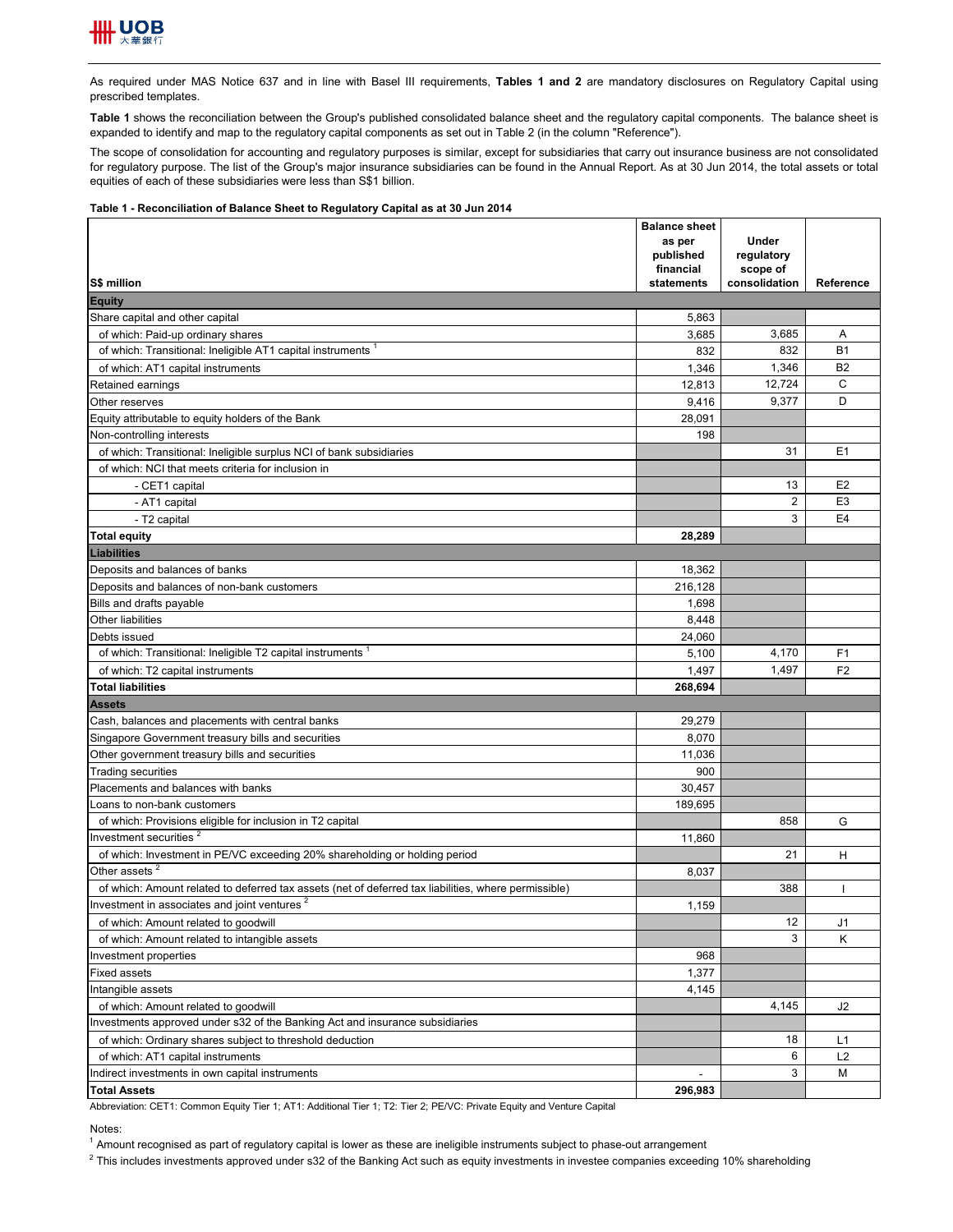

**Table 2** lists the regulatory capital components and the corresponding regulatory adjustments. The columns: (a) '**Amount**' refers to components of capital calculated in accordance with MAS Notice 637, effective 1 Jan 2013, (b) '**Amount subject to Pre-Basel III Treatment**' refers to components of capital that are on transitional arrangement, otherwise would be fully applied towards the relevant tier of capital, and (c) '**Source**' provides link to Table 1 by way of alphabetic / alphanumeric references, and cross-reference within the table by way of row number. Regulatory adjustments that are deducted against capital are reflected as positive numbers. Amounts less than \$500,000 in absolute terms are shown as "0".

## **Table 2 - Capital Components as at 30 Jun 2014**

|                  | S\$ million                                                                                        | <b>Amount</b>  | Amount<br>subject to<br>Pre-Basel III<br><b>Treatment</b> | Source           |
|------------------|----------------------------------------------------------------------------------------------------|----------------|-----------------------------------------------------------|------------------|
|                  | <b>Common Equity Tier 1 capital: instruments and reserves</b>                                      |                |                                                           |                  |
| $\mathbf{1}$     | Paid-up ordinary shares and share premium (if applicable)                                          | 3,685          |                                                           | Α                |
| $\overline{2}$   | Retained earnings                                                                                  | 12,724         |                                                           | С                |
| $3^{\sharp}$     | Accumulated other comprehensive income and other disclosed reserves                                | 9,377          |                                                           | D                |
| $\overline{4}$   | Directly issued capital subject to phase out from CET1                                             |                |                                                           |                  |
|                  | (only applicable to non-joint stock companies)                                                     |                |                                                           |                  |
| 5                | Minority interest that meets criteria for inclusion                                                | 44             | (31)                                                      | $E1+E2, -E1$     |
| 6                | Common Equity Tier 1 capital before regulatory adjustments                                         | 25,830         |                                                           |                  |
|                  | Common Equity Tier 1 capital: regulatory adjustments                                               |                |                                                           |                  |
| $\overline{7}$   | Valuation adjustment pursuant to Part VIII of MAS Notice 637                                       |                |                                                           |                  |
| 8                | Goodwill, net of associated deferred tax liability                                                 | 831            | 3,326                                                     | $J1+J2$          |
| $9^{\sharp}$     | Intangible assets, net of associated deferred tax liability                                        | 1              | 3                                                         | Κ                |
| 10 <sup>th</sup> | Deferred tax assets that rely on future profitability                                              | 78             | 310                                                       | H                |
| 11               | Cash flow hedge reserve                                                                            |                |                                                           |                  |
| 12               | Shortfall of TEP relative to EL under IRBA                                                         | $\blacksquare$ |                                                           |                  |
| 13               | Increase in equity capital resulting from securitisation transactions                              |                |                                                           |                  |
| 14               | Unrealised fair value gains/losses on financial liabilities and derivative liabilities             |                |                                                           |                  |
|                  | arising from changes in own credit risk                                                            |                |                                                           |                  |
| 15               | Defined benefit pension fund assets, net of associated deferred tax liability                      |                |                                                           |                  |
| 16               | Investments in own shares                                                                          | 3              |                                                           | М                |
| 17               | Reciprocal cross-holdings in ordinary shares of financial institutions                             |                |                                                           |                  |
| 18               | Capital investments in ordinary shares of unconsolidated financial institutions                    |                |                                                           |                  |
|                  | in which Reporting Bank does not hold a major stake                                                |                |                                                           |                  |
| $19^{#}$         | Investments in ordinary shares of unconsolidated major stake companies                             | 4              | 14                                                        | L1               |
|                  | approved under s32 of Banking Act (including insurance subsidiaries)                               |                |                                                           |                  |
|                  | (amount above 10% threshold)                                                                       |                |                                                           |                  |
| $20^{#}$         | Mortgage servicing rights (amount above 10% threshold)                                             |                |                                                           |                  |
| $21^{#}$         | Deferred tax assets arising from temporary differences                                             |                |                                                           |                  |
|                  | (amount above 10% threshold, net of related tax liability)                                         |                |                                                           |                  |
| 22               | Amount exceeding the 15% threshold                                                                 |                |                                                           |                  |
| $23^{\#}$        | of which: investments in ordinary shares of unconsolidated major stake companies                   |                |                                                           |                  |
|                  | approved under s32 of Banking Act (including insurance subsidiaries)                               |                |                                                           |                  |
| $24^{#}$         | of which: mortgage servicing rights                                                                |                |                                                           |                  |
| $25^{\rm #}$     | of which: deferred tax assets arising from temporary differences                                   |                |                                                           |                  |
| 26               | National specific regulatory adjustments                                                           | 4              |                                                           |                  |
| 26A              | PE/VC investments in the form of ordinary shares, in excess of 20%                                 | $\overline{4}$ | 15                                                        | н                |
|                  | of such capital investments                                                                        |                |                                                           |                  |
| 26B              | PE/VC investments held beyond the relevant holding periods set out in MAS Notice 630               | 0              | 2                                                         | н                |
| 26C              | [Capital deficits in subsidiaries and associates that are regulated financial institutions         |                |                                                           |                  |
| 26D              | Any other items which the Authority may specify                                                    |                |                                                           |                  |
| 27               | Regulatory adjustments applied in calculation of CET1 Capital due to insufficient                  | 1,474          |                                                           | shortfall of row |
|                  | AT1 Capital to satisfy required deductions                                                         |                |                                                           | 36 over row 43   |
| 28               | Total regulatory adjustments to CET1 Capital                                                       | 2,395          |                                                           |                  |
| 29               | <b>Common Equity Tier 1 capital (CET1)</b>                                                         | 23,435         |                                                           |                  |
|                  | <b>Additional Tier 1 capital: instruments</b>                                                      |                |                                                           |                  |
| 30               | AT1 capital instruments and share premium (if applicable)                                          | 1,346          |                                                           | B <sub>2</sub>   |
| 31               | of which: classified as equity under the Accounting Standards                                      | 1,346          |                                                           |                  |
| 32               | of which: classified as liabilities under the Accounting Standards                                 |                |                                                           |                  |
| 33               | Transitional: Ineligible capital instruments (pursuant to paragraphs 6.5.3 and 6.5.4)              | 832            |                                                           | B1               |
| 34               | AT1 capital instruments issued by fully-consolidated subsidiaries that meet criteria for inclusion | $\overline{2}$ |                                                           | E <sub>3</sub>   |
| 35               | of which: instruments issued by subsidiaries subject to phase out                                  |                |                                                           |                  |
| 36               | Additional Tier 1 capital before regulatory adjustments                                            | 2,180          |                                                           |                  |
|                  | Additional Tier 1 capital: regulatory adjustments                                                  |                |                                                           |                  |
| 37               | Investments in own AT1 capital instruments                                                         | 0              |                                                           | M                |
| 38               | Reciprocal cross-holdings in AT1 capital instruments of financial institutions                     |                |                                                           |                  |
| 39               | Capital investments in AT1 capital instruments of unconsolidated financial institutions            |                |                                                           |                  |
|                  | in which Reporting Bank does not hold a major stake                                                |                |                                                           |                  |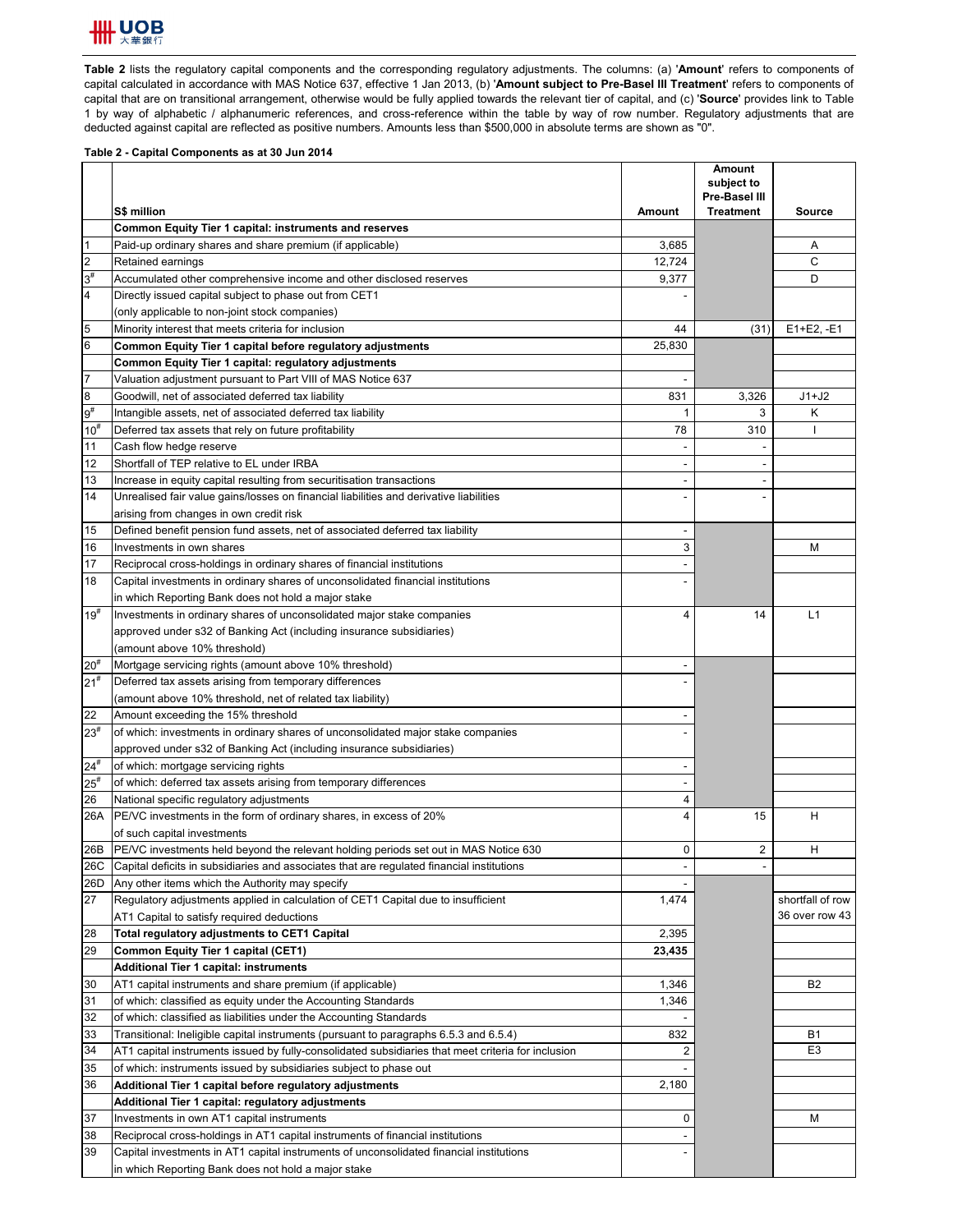

**Table 2 - Capital Components as at 30 Jun 2014**

|          | S\$ million                                                                                                                            | <b>Amount</b> | <b>Amount</b><br>subject to<br>Pre-Basel III |                     |
|----------|----------------------------------------------------------------------------------------------------------------------------------------|---------------|----------------------------------------------|---------------------|
| $40^{#}$ | Investments in AT1 capital instruments of unconsolidated major stake companies                                                         | 3             | <b>Treatment</b><br>$\overline{2}$           | <b>Source</b><br>L2 |
|          | approved under s32 of Banking Act (including insurance subsidiaries)                                                                   |               |                                              |                     |
| 41       | National specific regulatory adjustments                                                                                               | 3,650         |                                              |                     |
| 41A      | PE/VC investments in the form of AT1 capital instruments, in excess of 20%                                                             |               |                                              |                     |
|          | of such capital investments                                                                                                            |               |                                              |                     |
| 41B      | Any other items which the Authority may specify                                                                                        |               |                                              |                     |
|          | 41C   Regulatory adjustments applied to AT1 Capital in respect of amounts                                                              | 3,650         |                                              |                     |
|          | subject to pre-Basel III treatment                                                                                                     |               |                                              |                     |
|          | of which: Goodwill, net of associated deferred tax liability                                                                           | 3,326         |                                              | row 8 at 80%        |
|          | of which: Intangible assets, net of associated deferred tax liability                                                                  | 3             |                                              | row 9 at 80%        |
|          | of which: Deferred tax assets that rely on future profitability                                                                        | 310           |                                              | row 10 at 80%       |
|          | of which: Cash flow hedge reserve                                                                                                      |               |                                              |                     |
|          | of which: Increase in equity capital resulting from securitisation transactions                                                        |               |                                              |                     |
|          | of which: Unrealised fair value gains/losses on financial liabilities and derivative liabilities                                       |               |                                              |                     |
|          | arising from changes in own credit risk                                                                                                |               |                                              |                     |
|          | of which: Shortfall of TEP relative to EL under IRBA                                                                                   |               |                                              |                     |
|          | of which: PE/VC investments in the form of ordinary shares, in excess of 20%                                                           | 6             |                                              | row 26A at 30%      |
|          | of such capital investments                                                                                                            |               |                                              |                     |
|          | of which: PE/VC investments held beyond the relevant holding periods set out in                                                        | 1             |                                              | row 26B at 30%      |
|          | MAS Notice 630                                                                                                                         |               |                                              |                     |
|          | of which: Capital deficits in subsidiaries and associates that are regulated financial institutions                                    |               |                                              |                     |
|          | of which: Investments in ordinary shares of unconsolidated major stake companies                                                       | 5             |                                              | row 19 at 30%       |
|          | approved under s32 of Banking Act (incl insurance subsidiaries)                                                                        |               |                                              |                     |
|          | of which: PE/VC investments in the form of Tier 2 capital instruments, in excess of 20%                                                |               |                                              |                     |
|          | of such capital investments                                                                                                            |               |                                              |                     |
|          | of which: Investments in Tier 2 capital instruments of unconsolidated major stake companies                                            |               |                                              |                     |
| 42       | approved under s32 of Banking Act (incl insurance subsidiaries)<br>Regulatory adjustments applied in calculation of AT1 Capital due to |               |                                              |                     |
|          | insufficient Tier 2 Capital to satisfy required deductions                                                                             |               |                                              |                     |
| 43       | Total regulatory adjustments to Additional Tier 1 capital                                                                              | 3,654         |                                              |                     |
| 44       | Additional Tier 1 capital (AT1)                                                                                                        |               |                                              | floored at zero     |
| 45       | Tier 1 capital (T1 = CET1 + AT1)                                                                                                       | 23,435        |                                              |                     |
|          | Tier 2 capital: instruments and provisions                                                                                             |               |                                              |                     |
| 46       | Tier 2 capital instruments and share premium (if applicable)                                                                           | 1,497         |                                              | F <sub>2</sub>      |
| 47       | Transitional: Ineligible capital instruments (pursuant to paragraphs 6.5.3 and 6.5.4)                                                  | 4,170         |                                              | F1                  |
| 48       | Tier 2 capital instruments issued by fully-consolidated subsidiaries that meet criteria for inclusion                                  | 3             |                                              | E <sub>4</sub>      |
| 49       | of which: instruments issued by subsidiaries subject to phase out                                                                      |               |                                              |                     |
| 50       | Provisions                                                                                                                             | 858           |                                              | G                   |
| 51       | Tier 2 capital before regulatory adjustments                                                                                           | 6,528         |                                              |                     |
|          | Tier 2 capital: regulatory adjustments                                                                                                 |               |                                              |                     |
| 52       | Investments in own Tier 2 instruments                                                                                                  | 0             |                                              | М                   |
| 53       | Reciprocal cross-holdings in Tier 2 capital instruments of financial institutions                                                      |               |                                              |                     |
| 54       | Capital investments in Tier 2 capital instruments of unconsolidated financial institutions                                             |               |                                              |                     |
|          | in which Reporting Bank does not hold a major stake                                                                                    |               |                                              |                     |
| $55^{#}$ | Investments in Tier 2 capital instruments of unconsolidated major stake companies                                                      |               |                                              |                     |
|          | approved under s32 of Banking Act (including insurance subsidiaries)                                                                   |               |                                              |                     |
| 56       | National specific regulatory adjustments                                                                                               | 22            |                                              |                     |
| 56A      | PE/VC investments in the form of Tier 2 capital instruments, in excess of 20%                                                          |               |                                              |                     |
|          | of such capital investments                                                                                                            |               |                                              |                     |
| 56B      | Any other items which the Authority may specify                                                                                        |               |                                              |                     |
|          | 56C Regulatory adjustments applied to Tier 2 Capital in respect of amounts                                                             | 22            |                                              |                     |
|          | subject to pre-Basel III treatment                                                                                                     |               |                                              |                     |
|          | of which: Shortfall of TEP relative to EL under IRBA                                                                                   |               |                                              | row 26A at 50%      |
|          | of which: PE/VC investments in the form of ordinary shares, in excess of 20%<br>of such capital investments                            | 10            |                                              |                     |
|          | of which: PE/VC investments held beyond the relevant holding periods set out in                                                        | 1             |                                              | row 26B at 50%      |
|          | MAS Notice 630                                                                                                                         |               |                                              |                     |
|          | of which: Capital deficits in subsidiaries and associates that are regulated financial institutions                                    |               |                                              |                     |
|          | of which: Investments in ordinary shares of unconsolidated major stake companies                                                       | 9             |                                              | row 19 at 50%       |
|          | approved under s32 of Banking Act (incl insurance subsidiaries)                                                                        |               |                                              |                     |
|          | of which: PE/VC investments in the form of AT1 capital instruments, in excess of 20%                                                   |               |                                              |                     |
|          | of such capital investments                                                                                                            |               |                                              |                     |